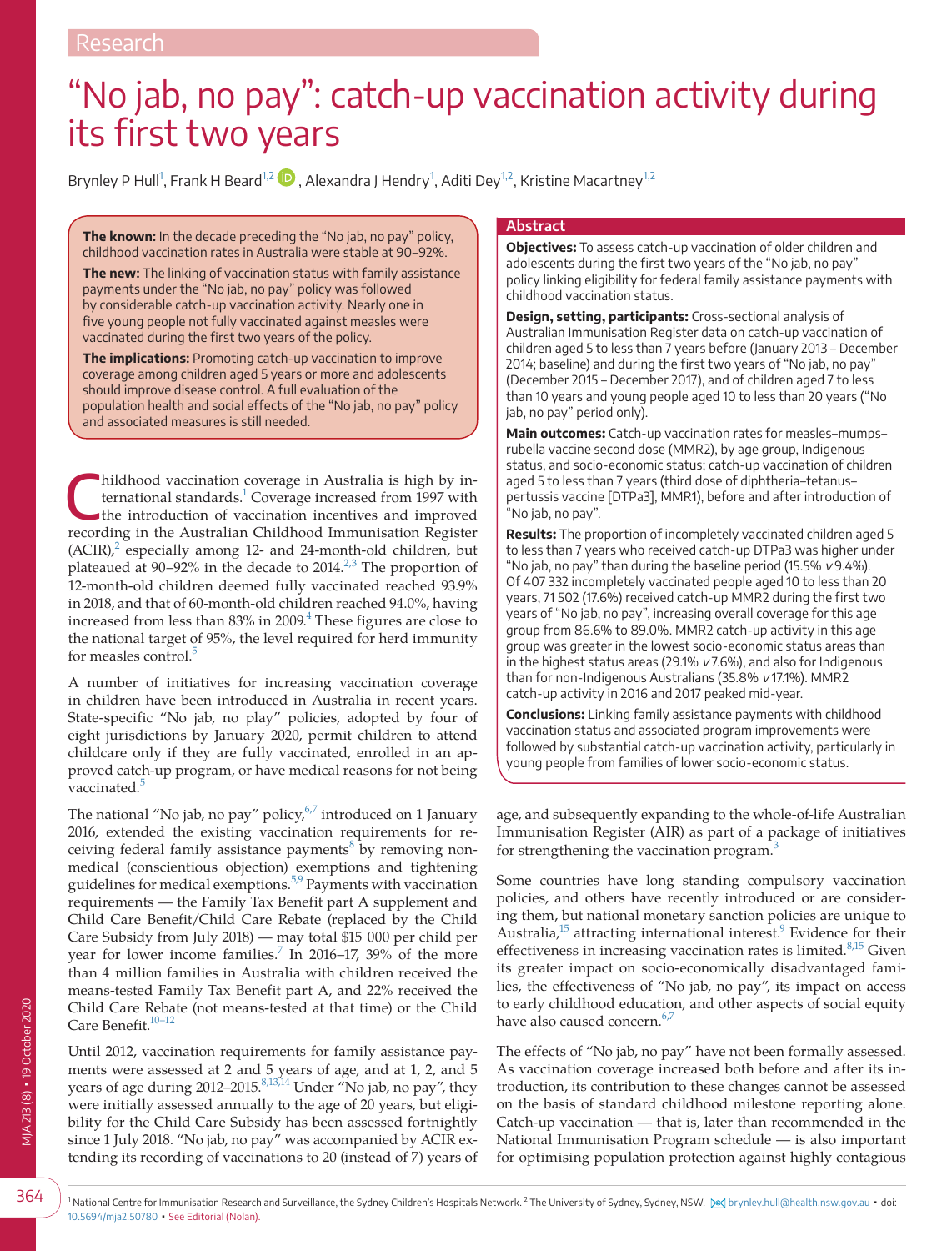diseases such as measles. For example, adolescents and adults born in Australia since 1966 are less protected against measles than the preceding generation, and as many as one in five are not fully protected by two-dose vaccination or natural infection. $^{16}$ 

We therefore explored changes in the of rates of catch-up vaccination of older children and adolescents during the first two years of the "No jab, no pay" policy.

#### **Methods**

The "No jab, no pay" policy was implemented on 1 January 2016. We analysed AIR data in a cross-sectional investigation of catchup vaccination of people to age 20 years in the two years immediately preceding and the two years following the introduction of the policy.

#### **Cross-sectional data analyses**

We analysed AIR data on catch-up vaccination during the two two-year periods 1 January 2013 – 31 December 2014 (ie, prior to "No jab, no pay"; baseline) and 1 December 2015 – 31 December 2017. We selected 1 December 2015 as the start of the "No jab, no pay" period because preliminary analysis of AIR data identified that catch-up vaccination of older children increased during December 2015 and was notified to the expanded register from 1 January 2016.

To assess baseline catch-up vaccination activity, we analysed data for children aged 5 to less than 7 years (age on 31 December 2014) who received catch-up vaccination with the third dose of the diphtheria–tetanus–acellular pertussis vaccine (DTPa3) and the first dose of the measles–mumps–rubella vaccine (MMR1). As only vaccination of children under 7 years was recorded in the ACIR prior to "No jab, no pay", baseline vaccination data were not available for 7–20-year-old people, precluding beforeand-after comparisons.

For the "No jab, no pay" period, three age groups (age at 31 December 2017) were assessed for selected vaccine doses: 5 to less than 7 years (DTPa3, MMR1); 7 to less than 10 years (second MMR vaccine dose [MMR2], DTPa3); and 10 to less than 20 years (MMR2, third dose of the diphtheria–tetanus–acellular pertussis vaccine as an age-appropriate vaccine with lower diphtheria/pertussis antigen content [dTpa] than DTPa). MMR2 catch-up vaccination of children aged 5 to less than 7 years was not assessed because the scheduled vaccination time point was age 4 years until 1 July

2013 (ie, too close to the assessment age) and because of schedule changes during the "No jab, no pay" period (MMR2 recommended at 18 months from July 1 2013). "No jab, no pay" catch-up vaccination estimates for specified doses were calculated as proportions of people without the relevant dose recorded in the ACIR at 30 November 2015 for whom the dose was subsequently recorded by 31 December 2017.

#### **Catch-up vaccination by socio-economic status, Indigenous status, and geographic characteristics**

We analysed MMR2 catch-up vaccinations by jurisdiction, Indigenous status (the 0.4% of people in the AIR with unspecified Indigenous status were classified as non-Indigenous), socio-economic status (Australian Bureau of Statistics Socio-Economic Indexes for Areas [SEIFA] Index of Education and Occupation<sup>17</sup>), and remoteness of area of residence (Accessibility/Remoteness Index of Australia  $[ARIA++]^{18}$ ). We focused on MMR2 vaccination because, unlike dTpa vaccination, it is not delivered by jurisdictional schoolbased programs, for which vaccination data were not systematically transferred to AIR during the study period, and because MMR2 vaccination is a prerequisite for family assistance payments for people aged 10–19 years (unlike MMR1 vaccination). All statistical analyses were undertaken in SAS 9.4.

#### **Ethics approval**

Our analysis of de-identified surveillance data with the approval of the Australian Department of Health was exempted from formal ethics approval by the Sydney Children's Hospitals Network Human Research Ethics Committee.

#### **Results**

 $10%$  $\Omega$ **ACT** 

**NSW** 

# **Catch-up vaccination of children aged 5 to less than 7 years (DTPa3, MMR1)**

The proportion of children aged 5 to less than 7 years who received catch-up DTPa3 vaccination was 9.4% (3366 of 35 673 unvaccinated children) during the baseline period and 15.5% (4732 of 30 595 unvaccinated children) during the "No jab, no pay" period ([Box 1;](#page-1-0) [Supporting Information,](#page-5-4) table 1). DTPa3 catchup vaccination activity was higher during the "No jab, no pay" period in all jurisdictions. The proportion of children aged 5 to less than 7 years who received catch-up MMR1 vaccination was 13.6% (4719 of 34 793 unvaccinated children) during the baseline period and 12.9% (4169 of 32 321 unvaccinated children) during the "No jab, no pay" period.

# **Catch-up vaccination of children aged 7 to less than 10 years (DTPa3, MMR2)**

Of the 42 793 children aged 7 to less than 10 years who had not received DTPa3 by 30 November 2015 (4.4% of children in age group), 5365 (12.5%) had received catch-up DTPa3 by 31 December 2017. Of the 68 501 children who had not received MMR2 by 30 November 2015 (7.0% of age group), 15 283 (22.3%) had received catch-up MMR2 by 31 December 2017 ([Box 2\)](#page-2-0).

#### **Catch-up vaccination of people aged 10 to less than 20 years (dTpa3, MMR2)**

Of the 296 259 people aged 10 to under 20 years who did not receive DTPa3 by 30 November 2015 (9.7% of age group), 26 146

<span id="page-1-0"></span>**1 Proportions of incompletely vaccinated children aged 5 to less than 7 years who received catch-up DTPa3 vaccination, Australia, before and after the introduction of "No jab, no pay", by jurisdiction\*** ncompletely vaccinated children 50%  $\blacksquare$  1 Jan 2013 - 31 Dec 2014 (baseline) 1 Dec 2015 - 31 Dec 2017 ("No jab, no pay")  $40%$ (proportion) 30% 20%



DTPa3 = third dose of diphtheria–tetanus–acellular pertussis vaccine. \* Baseline period: children born 1 January 2008 – 31 December 2009 who received catch-up vaccinations 1 January 2013 – 31 December 2014. "No jab, no pay" period: children born 1 January 2011 – 31 December 2012 who received catch-up vaccination 1 December 2015 – 31 December 2017. Source: Australian Immunisation Register, data as at 31 December 2014 and 31 December 2017. For absolute numbers, see the online [Supporting Information](#page-5-4), table 1. ◆

**SA** 

**WA** 

Old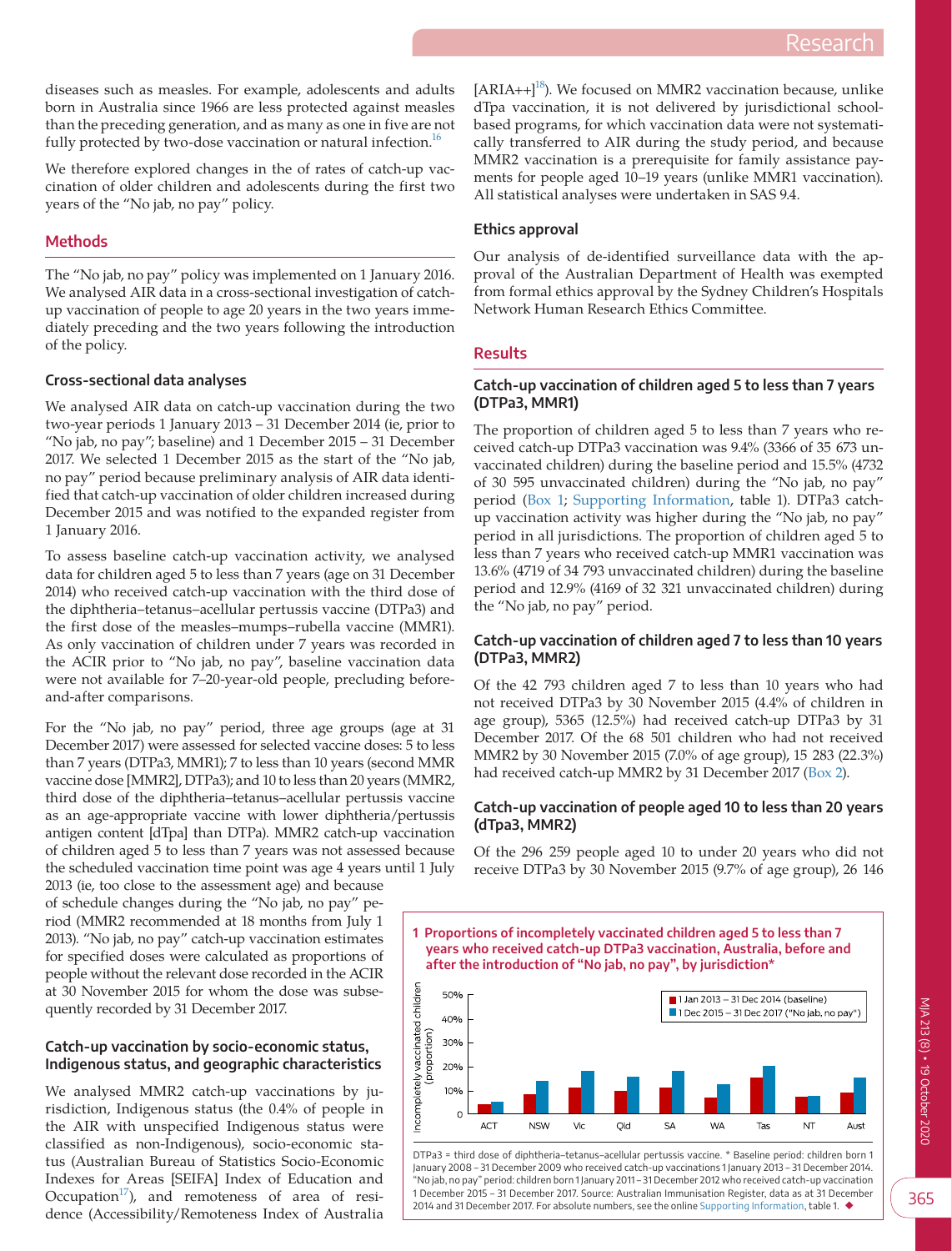## <span id="page-2-0"></span>**2 Catch-up vaccination of children aged 7 to less than 10 years\* without recorded vaccine doses before "No jab, no pay" period", 1 December 2015 – 31 December 2017, by jurisdiction**

|                                     | <b>Total number</b><br>of children | <b>MMR2</b> vaccine             |                                             | DTPa3 vaccine                   |                                             |
|-------------------------------------|------------------------------------|---------------------------------|---------------------------------------------|---------------------------------|---------------------------------------------|
|                                     |                                    | Not recorded by<br>30 Nov 2015* | Catch-up doses,<br>1 Dec 2015 - 31 Dec 2017 | Not recorded by<br>30 Nov 2015* | Catch-up doses,<br>1 Dec 2015 - 31 Dec 2017 |
| <b>Australian Capital Territory</b> | 16 871                             | 1090                            | 230 (21.1%)                                 | 666                             | 57 (8.6%)                                   |
| New South Wales                     | 312 960                            | 21277                           | 3999 (18.8%)                                | 13094                           | 1394 (10.7%)                                |
| Northern Territory                  | 11096                              | 739                             | 178 (24.1%)                                 | 548                             | 49 (8.9%)                                   |
| Oueensland                          | 208 851                            | 14 9 41                         | 3099 (20.7%)                                | 9684                            | 1199 (12.4%)                                |
| South Australia                     | 63550                              | 4626                            | 1444 (31.2%)                                | 2965                            | 553 (18.7%)                                 |
| Tasmania                            | 19 977                             | 1042                            | 272 (26.1%)                                 | 720                             | 122 (16.9%)                                 |
| Victoria                            | 239709                             | 16 0 0 4                        | 4074 (25.5%)                                | 9623                            | 1479 (15.4%)                                |
| Western Australia                   | 107 275                            | 8782                            | 1987 (22.6%)                                | 5493                            | 512 (9.3%)                                  |
| <b>Australia</b>                    | 980 289                            | 68501                           | 15 283 (22.3%)                              | 42793                           | 5365 (12.5%)                                |

DTPa3 = third dose of diphtheria–tetanus–acellular pertussis vaccine; MMR2 = second dose of measles–mumps–rubella vaccine. Source: Australian Immunisation Register (status: 31 December 2017). \* Children born 1 January 2008 – 31 December 2010. ◆

(8.8%) had received catch-up dTpa3 by 31 December 2017. Of the 407 332 people who did not receive MMR2 by 30 November 2015 (13.4% of age group), 71 502 (17.6%) had received catch-up MMR2 by 31 December 2017 ([Box 3](#page-2-1)), increasing overall coverage for this age group to 89.0%.

# **Socio-economic status, Indigenous status, and geographic location**

The proportion of incompletely vaccinated people who received catch-up MMR2 during 1 December 2015 – 31 December 2017 was higher in areas of lowest socio-economic status than in those of highest socio-economic status, both for children aged 7 to less than 10 years (32.3% *v* 14.6%) and for young people aged 10 to less than 20 years (29.1% *v* 7.6%) [\(Box 4](#page-3-0); [Supporting Information](#page-5-4), table 2).

The proportion of incompletely vaccinated Indigenous Australians who received catch-up MMR2 during 1 December 2015 – 31 December 2017 was greater than that for non-Indigenous Australians, both for children aged 7 to less than 10 years (43.4% *v* 21.9%) and for young people aged 10 to less than 20 years (35.8% *v* 17.1%) ([Box 5;](#page-3-1) [Supporting Information,](#page-5-4) table 3).

The proportion of incompletely vaccinated children aged 7 to less than 10 years who received catch-up MMR2 during 1 December 2015 – 31 December 2017 was lower in remote areas than in major cities (18.3% *v* 22.7%) and regional areas (21.5%). The proportion of incompletely vaccinated people aged 10 to less than 20 years who received catch-up MMR2 during 1 December 2015 – 31 December 2017 was lower in remote areas than in major cities (15.8% *v* 17.1%) and regional areas (19.5%) [\(Supporting](#page-5-4)  [Information](#page-5-4), table 4).

The number of MMR2 catch-up doses administered to young people aged 10 to less than 20 years during 1 December 2015 – 31 December 2017 was markedly higher mid-year [\(Box 6](#page-4-10)). Less marked but similar patterns characterised MMR2 catch-up vaccination of children aged 7 to less than 10 years and dTpa3

# <span id="page-2-1"></span>**3 Catch-up vaccination of people aged 10 to less than 20 years\* without recorded vaccine doses before "No jab, no pay" period", 1 December 2015 – 31 December 2017, by jurisdiction**

|                                     | Total number of<br>children | <b>MMR2</b> vaccine             |                                             | dTpa3 vaccine                   |                                             |
|-------------------------------------|-----------------------------|---------------------------------|---------------------------------------------|---------------------------------|---------------------------------------------|
|                                     |                             | Not recorded by<br>30 Nov 2015* | Catch-up doses,<br>1 Dec 2015 - 31 Dec 2017 | Not recorded by<br>30 Nov 2015* | Catch-up doses,<br>1 Dec 2015 - 31 Dec 2017 |
| <b>Australian Capital Territory</b> | 49 14 6                     | 6389                            | 897 (14.0%)                                 | 4520                            | 262 (5.8%)                                  |
| New South Wales                     | 966 624                     | 121483                          | 18 652 (15.4%)                              | 87 2 24                         | 7241 (8.3%)                                 |
| Northern Territory                  | 34769                       | 4798                            | 743 (15.5%)                                 | 3337                            | 226 (6.8%)                                  |
| Oueensland                          | 653 015                     | 91996                           | 15 837 (17.2%)                              | 67388                           | 4962 (7.4%)                                 |
| South Australia                     | 204 277                     | 27 640                          | 7266 (26.3%)                                | 17962                           | 2665 (14.8%)                                |
| Tasmania                            | 65309                       | 5893                            | 1435 (24.4%)                                | 3568                            | 526 (14.7%)                                 |
| Victoria                            | 736164                      | 88368                           | 17 678 (20.0%)                              | 65 2 57                         | 7733 (11.9%)                                |
| Western Australia                   | 331158                      | 60765                           | 8994 (14.8%)                                | 47003                           | 2531 (5.4%)                                 |
| Australia                           | 3040462                     | 407332                          | 71 502 (17.6%)                              | 296 259                         | 26 146 (8.8%)                               |

366

dTpa3 = third dose of diphtheria–tetanus–acellular pertussis booster vaccine; MMR2 = 2nd dose of measles–mumps–rubella vaccine. Source: Australian Immunisation Register (status: 31 December 2017). \* Children born 1 January 1998 – 31 December 2007. ◆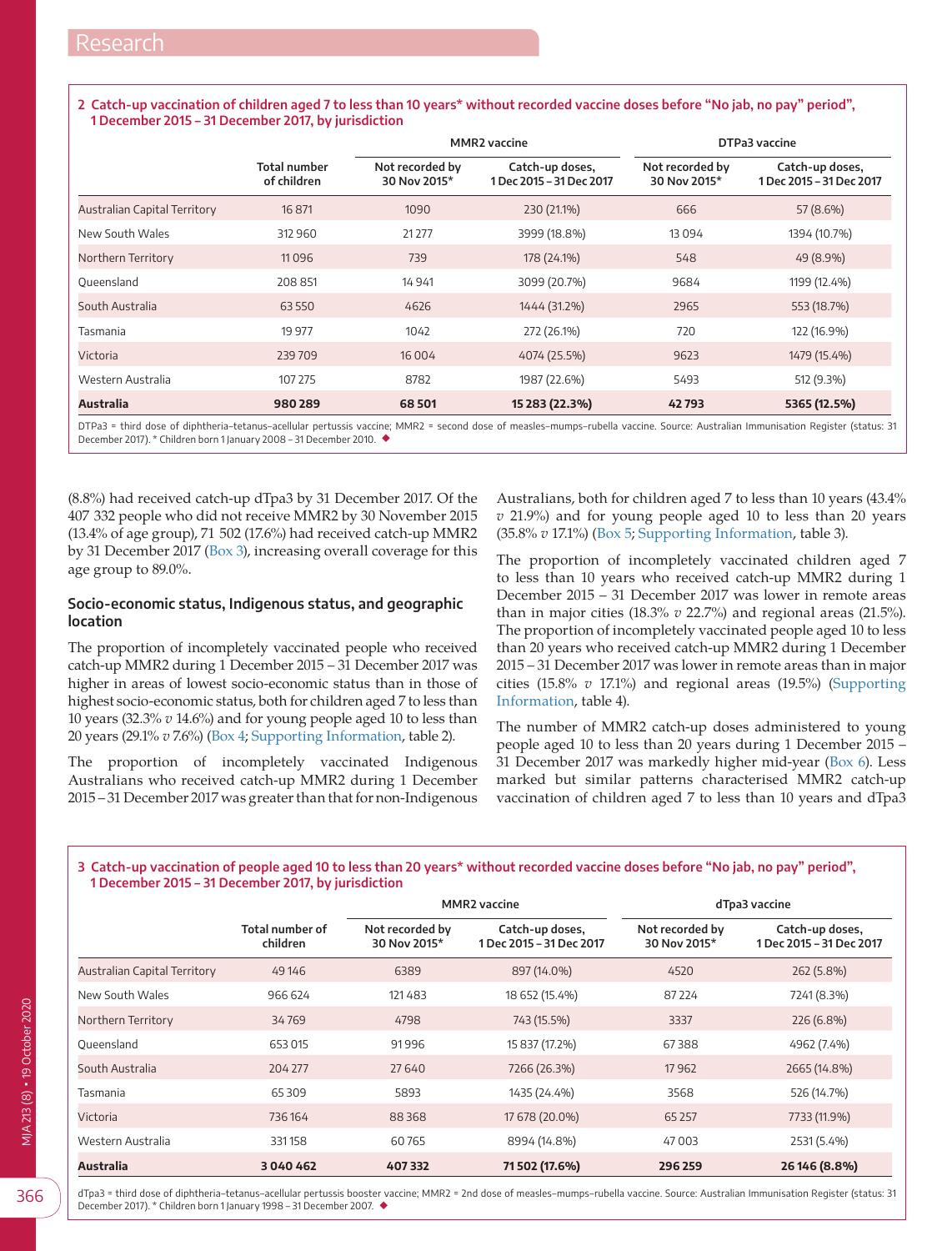<span id="page-3-0"></span>

MMR2 = second dose of measles-mumps-rubella vaccine; SEIFA = Socio-Economic Indexes for Areas: 1 = lowest, 10 = highest socio-economic status. \* Children born 1 January 2008 – 31 December 2010 who received catch-up vaccinations 1 December 2015 – 31 December 2017. † Young people born 1 January 1998 – 31 December 2007 who received catch-up vaccinations 1 December 2015 – 31 December 2017. Source: Australian Immunisation Register (status: 31 December 2017). For absolute numbers, see the online [Supporting Information](#page-5-4), table 2. ◆

<span id="page-3-1"></span>



MMR2 = second dose of measles–mumps–rubella vaccine. \* Children born 1 January 2008 – 31 December 2010 who received catch-up vaccinations 1 December 2015 – 31 December 2017. † Young people born 1 January 1998 – 31 December 2007 who received catch-up vaccinations 1 December 2015 – 31 December 2017. Source: Australian Immunisation Register (status: 31 December 2017). For absolute numbers, see the online [Supporting Information](#page-5-4), [Box 3](#page-2-1). ◆

catch-up vaccination of young people aged 10 to less than 20 years ([Supporting Information](#page-5-4), figures 1 and 2).

#### **Discussion**

We report the first AIR data analysis to evaluate changes in catchup vaccination of children and adolescents in Australia after the introduction of the "No jab, no pay" policy. We found substantial catch-up vaccination activity among children against selected vaccine-preventable diseases after the implementation of this policy. Catch-up DTPa3 vaccination activity was 65% higher during the first two years of "No jab, no pay" than during the baseline period (15.5% *v* 9.4%). In the two years immediately following its introduction, people aged 7 to less than 20 years received nearly 87 000 catch-up MMR2 doses and about 31 500 catch-up DTPa3/ dTpa3 doses. The marked mid-year peaks in catch-up vaccination activity in 2016 and 2017 suggest a link with "No jab, no pay", as vaccination requirements for all relevant family assistance payments were assessed at the end of each financial year (July; but fortnightly for Child Care Subsidy since 1 July 2018). The lower level of peak catch-up activity in 2017 than in 2016 suggests that the major impact of the new policy was in its initial year.

We found that MMR2 catch-up vaccination increased coverage among people aged 10 to less than 20 years from 86.6% in 2015 to 89.0% to 2017; this was an important increase, although to a level still below the 95% coverage across all age groups needed to prevent the spread of measles. A considerable proportion of cases in the largest recent measles outbreak in Australia (Sydney, 2012) were in this age group (49 of 168, 29%).<sup>19</sup> While endemic measles has been eliminated in Australia, outbreaks linked to imported disease still occur. Maximising MMR vaccination coverage across all age groups is important for maintaining elimination, particularly given the large increases in measles case numbers in many countries during  $2018-19$  $2018-19$ .

High MMR coverage is also needed to maintain the elimination of endemic rubella in Australia, certified by the World Health Organization in 2018; $^{21}$  catch-up rubella vaccination of adolescent girls is particularly important to prevent the severe effects on fetuses of congenital rubella infection.

We focused on two vaccines as proxies for catch-up vaccination in general, but other vaccines that may be missed in early childhood or are required by people with particular medical conditions are also important but insufficiently delivered to adults.<sup>22</sup> Vaccination of young people and adults should be more readily monitored as the AIR matures, including through the transfer of data from jurisdictional school-based vaccination programs.

We found that MMR2 catch-up vaccination after the introduction of "No jab, no pay" was markedly higher in the lowest than in the highest socio-economic status areas. This is consistent with a larger proportion of families in disadvantaged areas being eligible for meanstested family assistance and for whom the "No jab, no pay" policy was therefore relevant. That catch-up vaccination activity was twice as high among Indigenous as among non-Indigenous children and young people is similarly attributable to the greater

proportion of Indigenous families eligible for family assistance payments; average disposable income for Indigenous people aged 15 years or more is 30% lower than for non-Indigenous Australians.<sup>23</sup> The lower rate of catch-up activity in remote areas may indicate poorer access to vaccination services. Our data confirm that the financial penalties of the "No jab, no pay" policy have an unequal impact on Australian families, with smaller gains in vaccination coverage of children of higher socio-economic status. Investigating regional and sub-regional impacts of the policy, especially in areas with persistently lower coverage, would be useful.

# **Limitations**

Given the cross-sectional design of our study, changes in catchup vaccination activity may not be attributable to the "No jab, no pay" policy alone. For example, some children may have been vaccinated for other reasons, such as overseas travel, preenrolment requirements for further study (eg, in health-related professions), or because of changes in attitude to vaccination unrelated to "No jab, no pay". We could not determine whether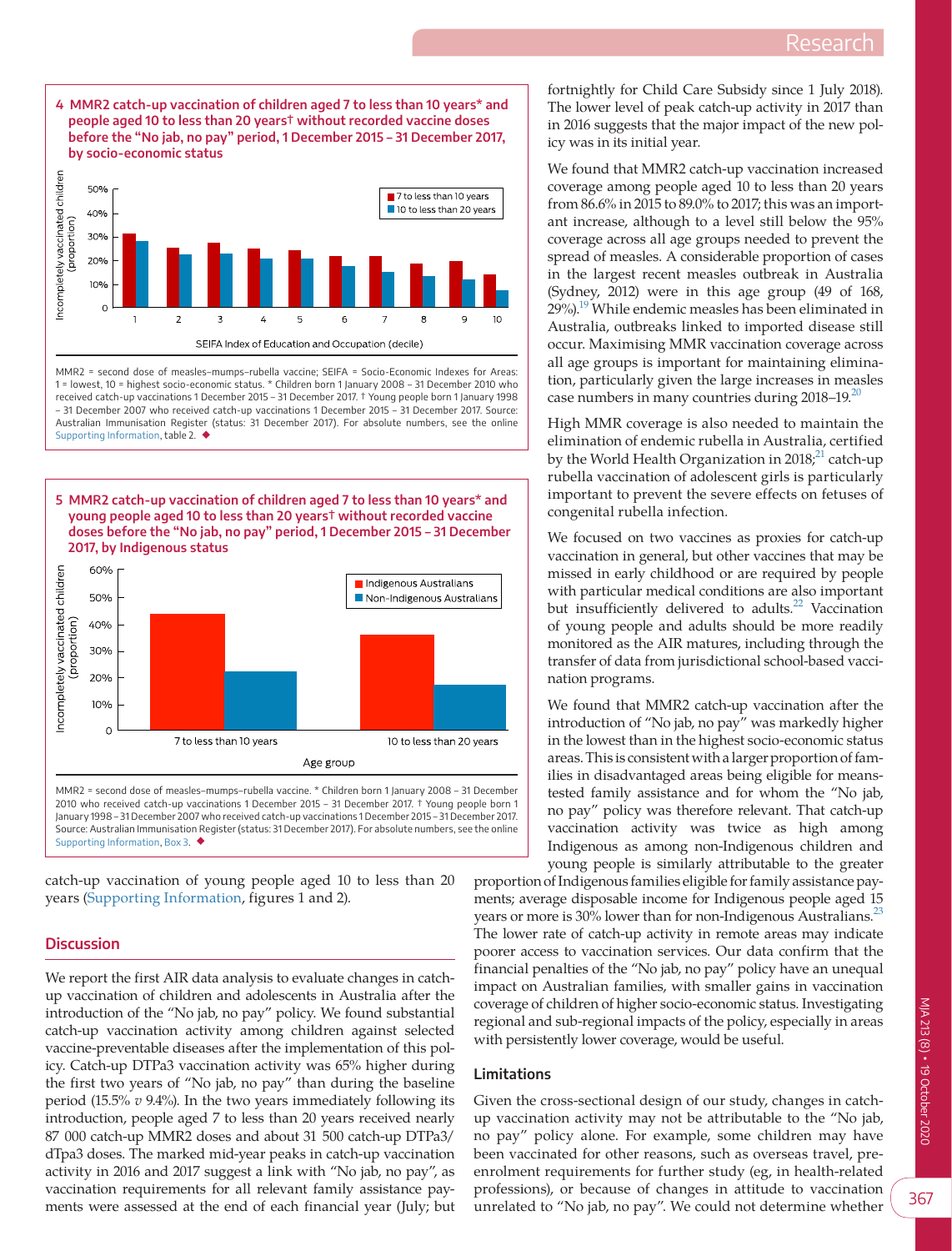# Research

<span id="page-4-10"></span>

MMR2 = second dose of measles–mumps–rubella vaccine. \* Young people born 1 January 1998 – 31 December 2007 and who received catch-up vaccination 1 December 2015 – 31 December 2017. Source: Australian Immunisation Register (status: 31 December 2017). ◆

catch-up activity among young people over 7 years of age increased with "No jab, no pay" because pre-2016 data were not available for this age group.

We may have overestimated the number of older children and adolescents who were not up to date with vaccinations at the start of the "No jab, no pay" period, as some may have received catch-up vaccinations not recorded by the age-limited ACIR before 2016. However, we probably underestimated the number of catch-up vaccinations after 2016, as some may not be recorded in the AIR. Taking these factors together, the estimated proportions of older children and adolescents receiving catch-up vaccinations are probably conservative.

Further, we could not separate the effects of "No jab, no pay" monetary sanctions from those of other measures, some of which were introduced at the same time as "No jab, no pay", including expanding the availability of free catch-up vaccines for older children and adolescents. State-based "No jab, no play" policies should not have affected our findings as they target children under 5 years of age. Finally, the AIR does not include information on sociodemographic factors such as ethnic background, country of birth, and family size. Linkage with other large databases containing such information is essential for fully evaluating the effects of population-level vaccination policies.

#### **Conclusion**

A considerable degree of catch-up vaccination activity followed the introduction of "No jab, no pay" in Australia. This should help facilitate disease control, including protecting against a resurgence of measles. Our findings suggest that, while monetary sanctions are effective in promoting catch-up vaccination, their impact varies with socio-economic disadvantage. A number of overseas governments have shown interest in various types of compulsory vaccination policy. $24$  Many factors contribute to incomplete vaccination; a comprehensive suite of measures, particularly for reducing barriers to access and incorporating systematic reminders, is therefore essential for improving coverage.<sup>15,24</sup> Finally, the ethical aspects and unintended consequences of

"No jab, no pay" and "No jab, no play" policies should also be carefully examined, as recommended for any country considering such measures<sup>7,25</sup>

**Acknowledgements:** The National Centre for Immunisation Research and Surveillance is supported by the Australian Department of Health, the NSW Ministry of Health, and The Children's Hospital at Westmead. The views expressed in this article do not necessarily reflect the views of these organisations.

**Competing interests:** No relevant disclosures. ■

Received 18 December 2019, accepted 15 May 2020

This is an open access article under the terms of the [Creative Commons Attribution-](http://creativecommons.org/licenses/by-nc-nd/4.0/)[NonCommercial-NoDerivs](http://creativecommons.org/licenses/by-nc-nd/4.0/) Licence, which permits use and distribution in any medium, provided the original work is properly cited, the use is non-commercial and no modifications or adaptations are made.

© 2020 The Authors. Medical Journal of Australia published by John Wiley & Sons Australia, Ltd on behalf of AMPCo Pty Ltd

- <span id="page-4-0"></span> **1** World Health Organization. Immunization, vaccines and biologicals: data, statistics and graphics. Geneva: WHO, 2019. [https://www.](https://www.who.int/immunization/monitoring_surveillance/data/en) [who.int/immunization/monitoring\\_surveillance/](https://www.who.int/immunization/monitoring_surveillance/data/en) [data/en](https://www.who.int/immunization/monitoring_surveillance/data/en) (viewed Sept 2019).
- <span id="page-4-1"></span> **2** Hull BP, Deeks SL, McIntyre PB. The Australian Childhood Immunisation Register: a model for universal immunisation registers? Vaccine 2009; 27: 5054–5060.
- <span id="page-4-8"></span> **3** Hull B, Hendry A, Dey A, et al. Annual immunisation coverage report 2017. Commun Dis Intell 2018; 18: 47.
- <span id="page-4-2"></span> **4** Hull B, Hendry A, Dey A, et al. Annual immunisation coverage report 2018. Sydney: National Centre For Immunisation Research and Surveillance, 2019. [http://ncirs.org.au/sites/](http://ncirs.org.au/sites/default/files/2019-11/NCIRS Annual Immunisation Coverage Report 2018.pdf) [default/files/2019-11/NCIRS%20Annual%20Imm](http://ncirs.org.au/sites/default/files/2019-11/NCIRS Annual Immunisation Coverage Report 2018.pdf) [unisation%20Coverage%20Report%202018.pdf](http://ncirs.org.au/sites/default/files/2019-11/NCIRS Annual Immunisation Coverage Report 2018.pdf) (viewed Dec 2019).
- <span id="page-4-3"></span> **5** National Centre for Immunisation Research and Surveillance. No jab no play, no jab no pay [website]. Updated May 2020. [http://www.ncirs.](http://www.ncirs.org.au/public/no-jab-no-play-no-jab-no-pay)

[org.au/public/no-jab-no-play-no-jab-no-pay](http://www.ncirs.org.au/public/no-jab-no-play-no-jab-no-pay) (viewed Mar 2020).

- <span id="page-4-4"></span> **6** Beard FH, Leask J, McIntyre PB. No Jab, No Pay and vaccine refusal in Australia: the jury is out. Med J Aust 2017; 206: 381–383. [https://www.](https://www.mja.com.au/journal/2017/206/9/no-jab-no-pay-and-vaccine-refusal-australia-jury-out) [mja.com.au/journal/2017/206/9/no-jab-no-pay](https://www.mja.com.au/journal/2017/206/9/no-jab-no-pay-and-vaccine-refusal-australia-jury-out)[and-vaccine-refusal-australia-jury-out](https://www.mja.com.au/journal/2017/206/9/no-jab-no-pay-and-vaccine-refusal-australia-jury-out)
- <span id="page-4-6"></span> **7** Leask J, Danchin M. Imposing penalties for vaccine rejection requires strong scrutiny. J Paediatr Child Health 2017; 53: 439–444.
- <span id="page-4-5"></span> **8** Ward K, Hull BP, Leask J. Financial incentives for childhood immunisation: a unique but changing Australian initiative. Med J Aust 2013; 198: 590–592. [https://www.mja.com.au/journ](https://www.mja.com.au/journal/2013/198/11/financial-incentives-childhood-immunisation-unique-changing-australian) [al/2013/198/11/financial-incentives-childhood](https://www.mja.com.au/journal/2013/198/11/financial-incentives-childhood-immunisation-unique-changing-australian)[immunisation-unique-changing-australian](https://www.mja.com.au/journal/2013/198/11/financial-incentives-childhood-immunisation-unique-changing-australian)
- <span id="page-4-9"></span> **9** Yang YT, Studdert DM. Linking immunization status and eligibility for welfare and benefits payments: the Australian "No Jab, No Pay" legislation. JAMA 2017; 317: 803–804.
- <span id="page-4-7"></span>**10** Australian Government. Family tax benefit reconciliation dataset. data.gov.au, updated

12 Oct 2018. [https://data.gov.au/data/dataset/](https://data.gov.au/data/dataset/family_tax_benefit_reconciliation_dataset/resource/73a9594b-a4d8-4304-ad28-82760aaef561) [family\\_tax\\_benefit\\_reconciliation\\_dataset/](https://data.gov.au/data/dataset/family_tax_benefit_reconciliation_dataset/resource/73a9594b-a4d8-4304-ad28-82760aaef561) [resource/73a9594b-a4d8-4304-ad28-82760](https://data.gov.au/data/dataset/family_tax_benefit_reconciliation_dataset/resource/73a9594b-a4d8-4304-ad28-82760aaef561) [aaef561](https://data.gov.au/data/dataset/family_tax_benefit_reconciliation_dataset/resource/73a9594b-a4d8-4304-ad28-82760aaef561) (viewed Sept 2019).

- **11** Australian Bureau of Statistics. 3236.0. Household and family projections, Australia, 2016 to 2041. Mar 2019. [https://www.abs.gov.](https://www.abs.gov.au/ausstats/abs@.nsf/mf/3236.0) [au/ausstats/abs@.nsf/mf/3236.0](https://www.abs.gov.au/ausstats/abs@.nsf/mf/3236.0) (viewed Sept 2019).
- **12** Klapdor M. Impact of the new Child Care Subsidy. Parliamentary Library Flagpost [online], 12 Apr 2019. [https://www.aph.gov.au/](https://www.aph.gov.au/About_Parliament/Parliamentary_Departments/Parliamentary_Library/FlagPost/2019/April/New_Child_Care_Subsidy) [About\\_Parliament/Parliamentary\\_Department](https://www.aph.gov.au/About_Parliament/Parliamentary_Departments/Parliamentary_Library/FlagPost/2019/April/New_Child_Care_Subsidy) [s/Parliamentary\\_Library/FlagPost/2019/](https://www.aph.gov.au/About_Parliament/Parliamentary_Departments/Parliamentary_Library/FlagPost/2019/April/New_Child_Care_Subsidy) [April/New\\_Child\\_Care\\_Subsidy](https://www.aph.gov.au/About_Parliament/Parliamentary_Departments/Parliamentary_Library/FlagPost/2019/April/New_Child_Care_Subsidy) (viewed Sept 2019).
- **13** Hull B, Deeks S, Menzies R, McIntyre P. Immunisation coverage annual report, 2007. Commun Dis Intell 2009; 33: 170–187.
- **14** Hull BP, Dey A, Menzies RI, Brotherton JM, McIntyre PB. Immunisation coverage, 2012. Commun Dis Intell 2014; 38: E208–E231.

368